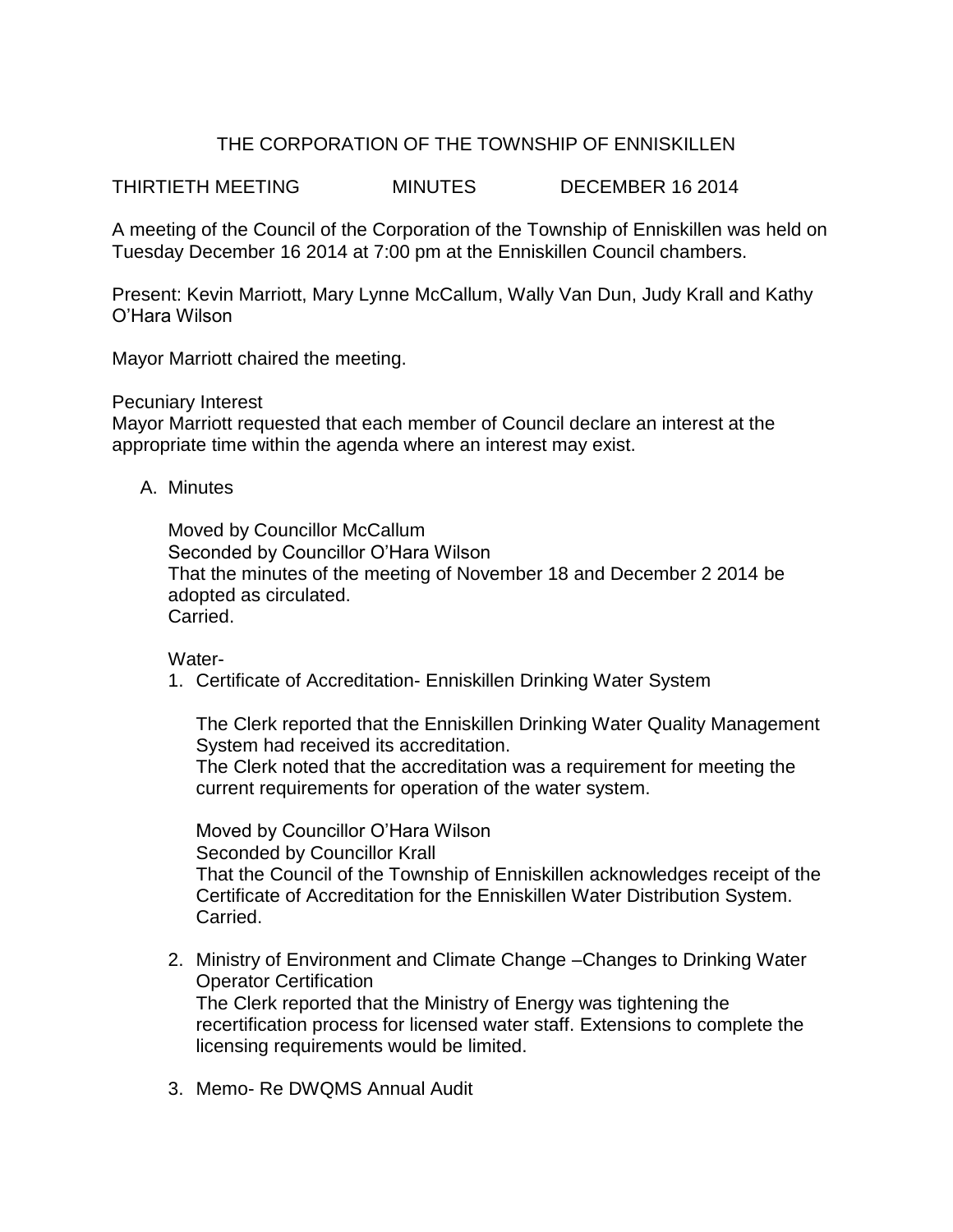## THIRTIETH MEETING 2 DECEMBER 16 2014

The Clerk reported that the agreement with the auditing firm for the municipal water system had expired. A recommendation was made to extend the agreement with the current auditing firm for one additional year.

Moved by Councillor McCallum Seconded by Councillor Van Dun That the Council of the Township of Enniskillen agree to a one year extension to the water auditing agreement. Carried.

4. Memo re Ontario Clean Water –Water Sampling

The Clerk reported that the agreement with the Ontario Clean Water Agency to undertake water sampling expired at the end of 2014. The Clerk noted that the administrative staff in both Oil Springs and Dawn Euphemia had agreed to continue with the current sampling company.

Moved by Councillor O'Hara Wilson Seconded by Councillor Van Dun That the Council of the Township of Enniskillen support the extension of the water sampling agreement with OCWA for a two year period. Carried.

- C. Correspondence for information
	- 1. County of Lambton
		- a. Creative County Fund supports 7 Community projects
		- b. Public Access Defibrillators
		- c. Council Highlights November 26-14
		- d. Lambton's Affordable Housing Roster Set to Expand
		- e. Successful Vulnerable Sector Evacuations
		- f. Warden's Citizen of the Month- Jim Foubister
	- 2. Town of Petrolia- Hillsdale Cemetery Tour report
	- 3. Ministry of Finance- OMPF calculations
	- 4. Large Renewable Procurement- Draft LRP/RFP
	- 5. St Clair Conservation 2015 Proposed Budget
	- 6. Lambton Community Health Study Requests Federal Funding
	- 7. St. Clair Conservation minutes
	- 8. Western Ontario Warden's Caucus Grey Bruce pledges support to broadband network
	- 9. Minister Responsible for Seniors Affairs- Age-Friendly Community Planning Guide
	- 10.Ministry of Tourism 2015-16 Ontario Sport and Recreation Communities Fund
	- 11.Ministry of Municipal Affairs Financial Indicator Review
	- 12.Sarnia Lambton Research Park New Bio Medical Research Tenant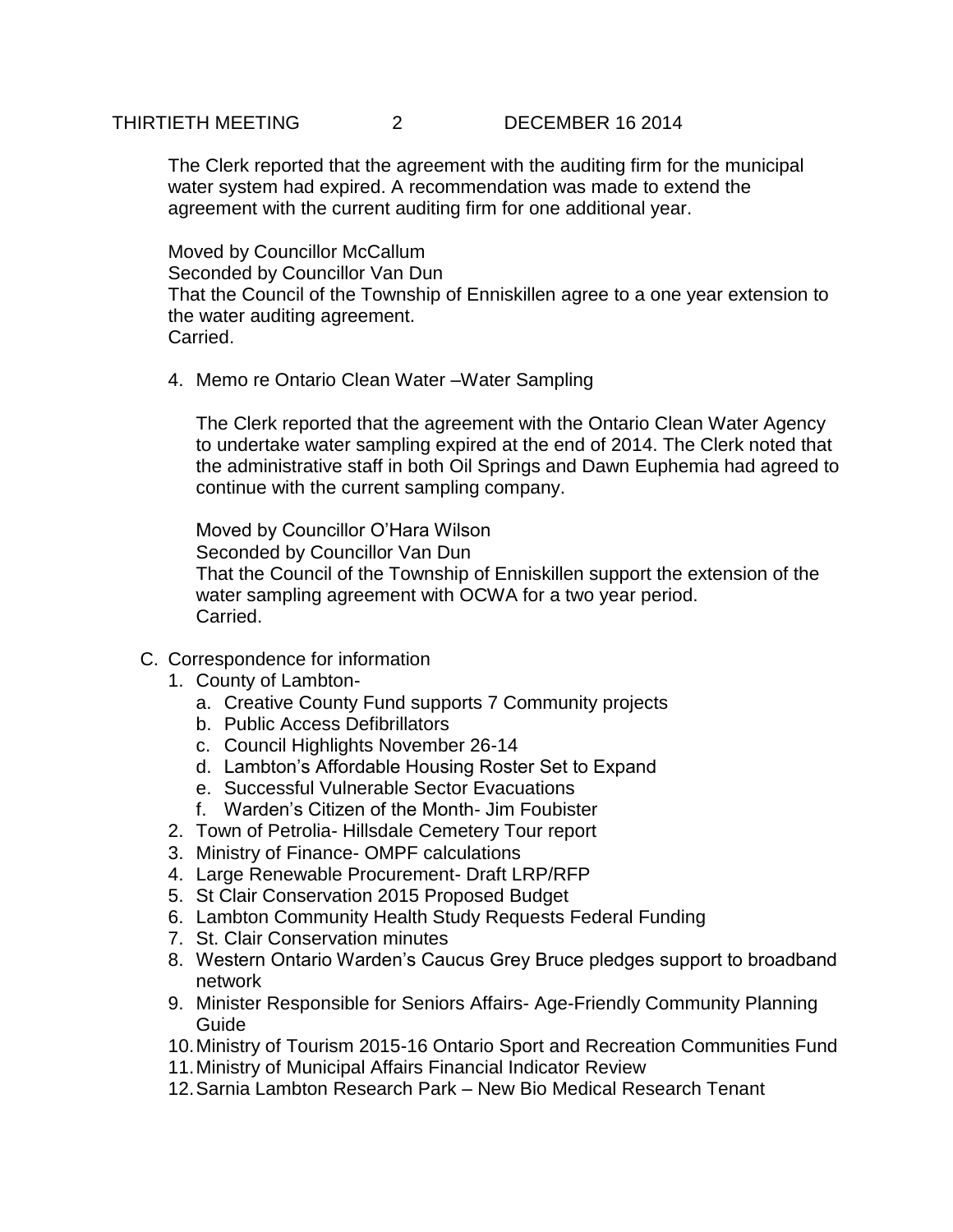THIRTIETH MEETING 3 DECEMBER 16 2014

13.AMO-

- a. update on Bill 8- Accountability and Transparency Measures
- b. 2015 Annual General Conference Aug 16-19-15
- c. Blue Box Arbitration Decision
- d. Highlights of the November 2014 Board Meeting
- e. Bill 8 Updates
- f. Request for Nominations to Fill Vacancies on the 2014-16 Board of **Directors**
- 14.Oil Springs Cemetery Board Minutes November 19 2014
- 15.OGRA/ROMA Delegation notice
- 16.ROMA Request for Nominations for the 2015-2019 ROMA Board
- 17.OGRA Constitutional Amendment to operating bylaw
- 18.Sarnia Lambton Workforce Development Board labour market review
- 19.Ministry of Citizen Immigration and International Trade Ontario Medal for Young Volunteers and Ontario Volunteer Service Awards
- 20.BKL Engineering Municipal Class Environmental Assessment Study Bedford Crescent Sanitary Sewage Pumping Station
- 21.Town of Petrolia- appointment to the Petrolia North Enniskillen Fire Management Committee

Moved by Councillor Krall Seconded by Councillor McCallum That Councillor O'Hara Wilson be authorized to attend the AMO convention. Carried.

Moved by Councillor O'Hara Wilson Seconded by Councillor Van Dun That correspondence items 1-13a, 13c-21 be received and filed. Carried.

- D. Correspondence requiring motions
	- 1. Resolution MacDougall OPP billing model
	- 2. Resolution Halton Region Buy American provisions in the American Recovery and Reinvestment Act
	- 3. Lambton 4-H Association 2015 grant request
	- 4. Resolution Huron County- reconsider decision to eliminate home to home postal delivery
	- 5. Resolution Pelee- reconsider plan to eliminate residential home to home postal delivery
	- 6. Resolution Pelee- place a moratorium on the OPP billing model until a more fair and equitable billing model is introduced
	- 7. Meadowview Auxiliary grant request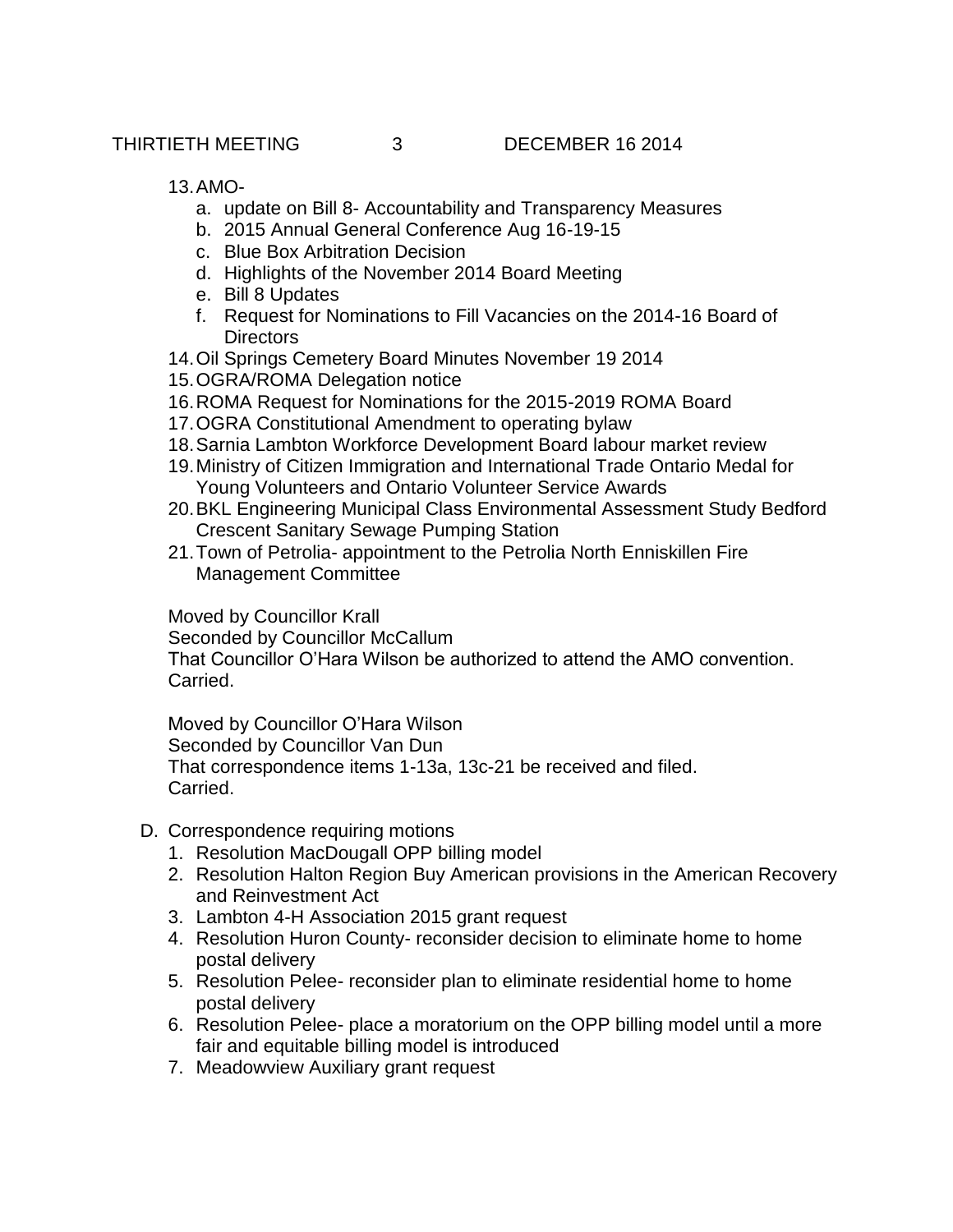Moved by Councillor McCallum Seconded by Councillor O'Hara Wilson That the resolution from MacDougall and Pelee concerning the OPP billing model be received and filed. Carried.

Moved by Councillor Krall Seconded by Councillor McCallum That the resolution from Region Halton concerning Buy American provisions be received and filed. Carried.

Moved by Councillor Krall Seconded by Councillor O'Hara Wilson That the grant request from Lambton 4-H be referred to budget considerations. Carried.

Moved by Councillor McCallum Seconded by Councillor Van Dun That the resolutions from Pelee and Huron County concerning postal delivery be received and filed. Carried.

Moved by Councillor O'Hara Wilson Seconded by Councillor Krall That the grant request from Meadowview Auxiliary be referred to budget considerations. Carried.

# E. Accounts

Moved by Councillor Krall Seconded by Councillor Van Dun That the accounts be paid as circulated: Cheque: 7843-7886: \$ 44,941.31 Cheque: 7887-7923: \$ 115,843.96 Cheque: 7924-7945: \$ 25,565.51 Carried.

F. Bylaws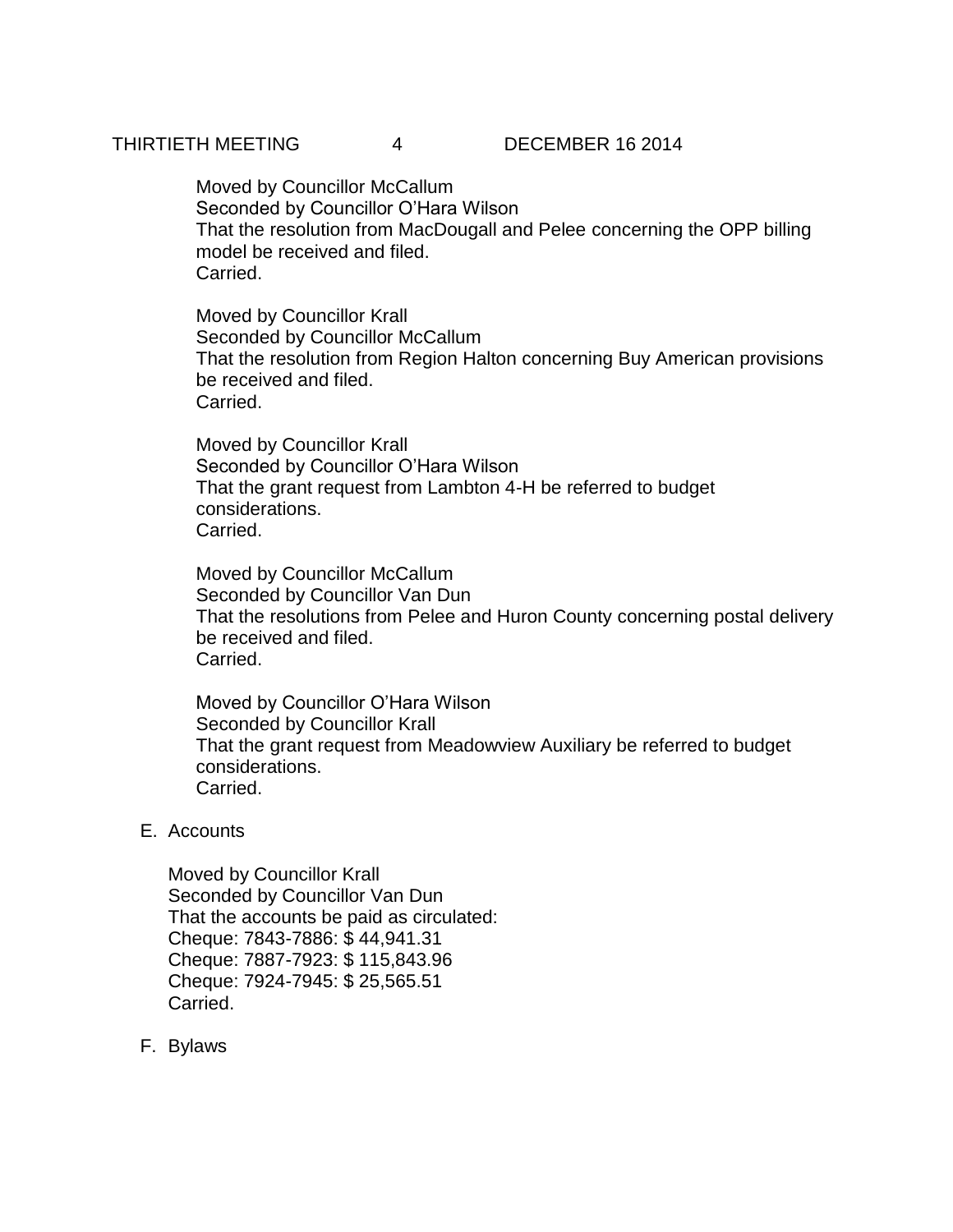THIRTIETH MEETING 5 DECEMBER 16 2014

- 1. Bylaw 69 of 2014 A Bylaw to authorize an agreement for the Ontario Community Infrastructure Fund- Formula Based Funding Contribution Agreement
- 2. Bylaw 70 of 2014 A Bylaw to authorize the collection of drainage assessments.
- 3. Bylaw 71 of 2014 A Confirmation Bylaw
- 4. Bylaw 72 of 2014  $1/3^{rd}$  tax free allowance
- 5. Bylaw 73 of 2014 Joint Compliance Audit Committee additional appointment
- 6. Bylaw 74 of 2014 A Bylaw to authorize an amended water sampling agreement with the Ontario Clean Water Agency.
- 7. Bylaw 75 of 2014 4<sup>th</sup> Concession Drain Debenture
- 8. Bylaw 77 of 2014 A Bylaw to authorize a Boundary Road Agreement with The Town of Petrolia
- 9. Bylaw 76 of 2014 A Bylaw to Authorize amend bylaw 19 of 2014 the Scott Dowling Drain
- 10.Bylaw 78 of 2014 A Bylaw to authorize a revised Schedule of Assessment for the Scott Dowling Drain.
- 11.Bylaw 79 of 2014 A Water and Sewer Rate Bylaw
- 12.Bylaw 80 of 2014 A Bylaw to limit vehicle weights on a Township Bridge
- 13.Bylaw 82 of 2014 A Bylaw to authorize the collection of drain assessments

Moved by Councillor McCallum Seconded by Councillor Van Dun That first and second reading be given to Bylaws 69, 70, 71, 72, 73, 74, 75, 76, 77, 78, 79, 80 and 82 of 2014. Carried.

Moved by Councillor O'Hara Wilson Seconded by Councillor Krall That third and final reading be given to Bylaws 69, 70, 71, 72, 73, 74, 75, 76, 77, 78, 78, 80 and 82 of 2014. Carried.

C. Meeting to Consider McCallum Drain Report.

Moved by Councillor O'Hara Wilson Seconded by Councillor Van Dun That the Council consider the McCallum Drain Report. Carried.

Present: Leland Martin

Ray Dobbin reported that the McCallum Drain report provided provisions for the replacement of a culvert on the south branch, the installation of headwalls on an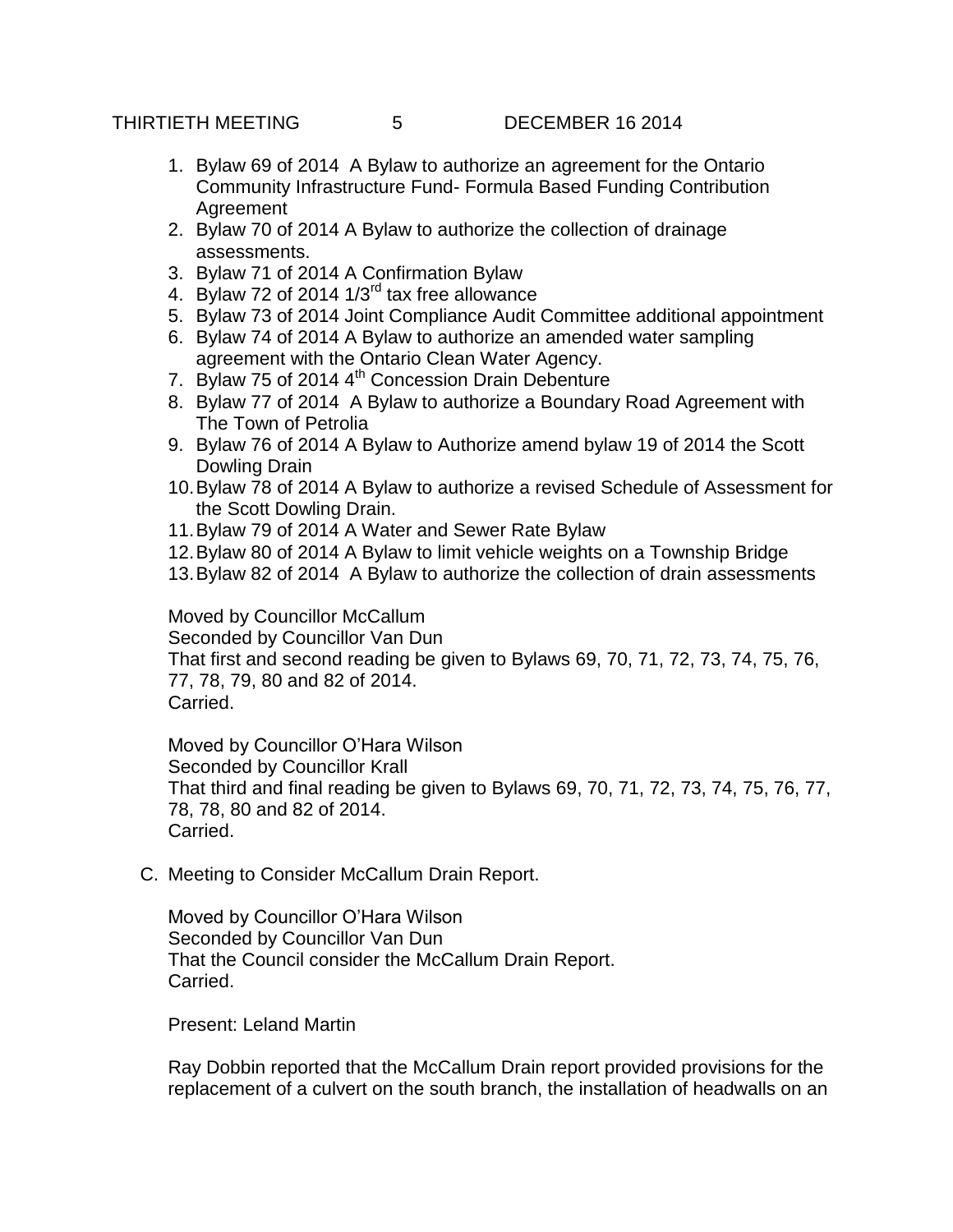THIRTIETH MEETING 6 DECEMBER 16 2014

existing culvert on the main branch and the provision of a new schedule of maintenance.

Leland Martin questioned how assessments were made to property owners on the drain. The Engineer reported on the method used to allocate costs.

Mr. Martin noted that the percentage sharing of costs in the maintenance schedule was different from the construction schedule.

The Engineer reported that the allocation of costs for construction was different than that of maintenance. It was recommended that a more detailed maintenance schedule be prepared for the circulation at the Court of Revision.

Moved by Councillor McCallum Seconded by Councillor O'Hara Wilson That first and second reading be given to Bylaw 81 of 2014 A Bylaw to adopt the McCallum Drain Report. Carried.

It was reported that notices will be sent out for the Court of Revision for January 2015.

B. Interview:

Drainage-Update on Butler Drain site meeting. Request for Drain Maintenance: Bruce Cox- McMurray Drain John Lennan- request to replace bridge on the Callinan Drain Lot 7 Con 11

The Engineer reported that a site meeting had been held with the ratepayers on the Butler Drain. Three options were discussed by those present.

The Engineer reported that the ratepayers had supported option B that would replace all culverts on the drain and lower the depth of the drain. He estimated the cost to exceed \$400,000.

A discussion took place in regards to the Township costs on the project primarily as a result of the need to replace the road culvert at the intersection of LaSalle Line and Wanstead Road.

Moved by Councillor McCallum Seconded by Councillor Krall That the Engineer be directed to prepare a final report on the Butler Drain incorporating option B. Carried.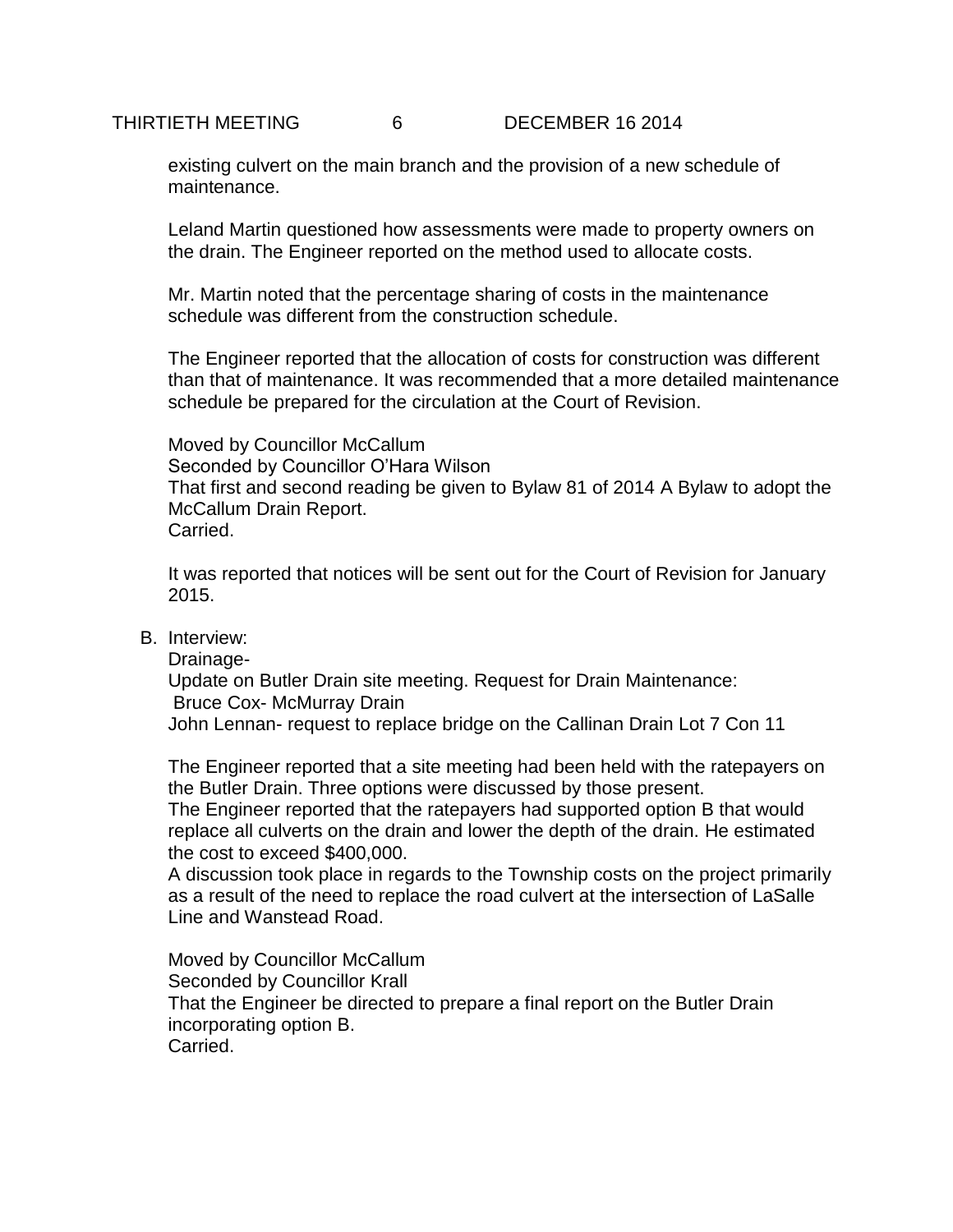The Engineer reported that a request had been received from Bruce Cox in regards to the cleaning of the McMurray Drain which crossed his property.

He noted that the drain had been cleaned in the last year but the work had not extended to Mr. Cox's property. He noted that Mr. Cox wanted to tile and use the drain as his outlet.

Moved by Councillor O'Hara Wilson Seconded by Councillor Van Dun That the Engineer be instructed to proceed with the clean out of the Mc Murray Drain on the Cox property. Carried.

The Engineer reported that a request had been received from John Lennan to replace the farm access culvert on Plowing Match Road. The bridge was too narrow for his farm equipment.

Moved by Councillor McCallum Seconded by Councillor O'Hara Wilson That a site meeting be held on the Callinan Drain with Councillor Van Dun to act as Council representative. **Carried** 

A request for drain maintenance was received from Allan Douglas for maintenance of the Wilson Drain and the Park Wilson Drain.

Moved by Councillor Krall Seconded by Councillor Van Dun That site meetings be held for the Wilson Drain and the Park Wilson Drain with Councillor McCallum acting as Council representative. Carried.

The Engineer provided an update on recent work carried out on the maintenance of municipal drains. The report confirmed the status on the Gun Peacock, Slack, 6<sup>th</sup> Concession, Osborne, Omerod McBride, Noble Wooley, Noble Brownlee, Trowbridge, Downie, Miller, Tew and 2<sup>nd</sup> Concession Drains.

### D. Other Business

- 1. Memo Council Renewable Energy Process
- 2. Will Nywening Large Renewable Energy Generation Procurement Request for Proposals
- 3. Memo Council comments to draft Large Renewable Energy Generation Procurement.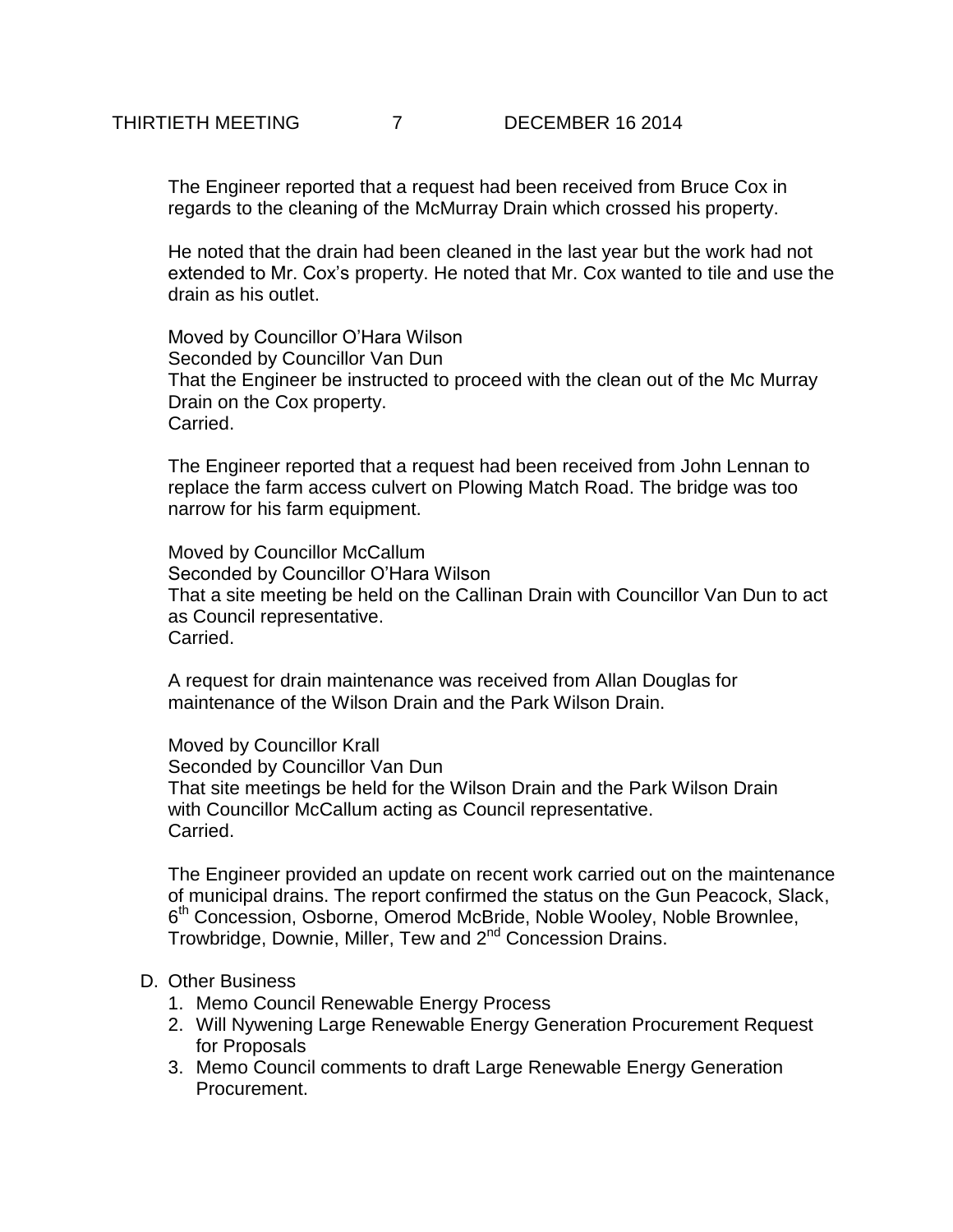Moved by Councillor McCallum Seconded by Councillor O'Hara Wilson That the Township of Enniskillen comment on the draft RFP for the renewable energy process. Carried.

4. Grass Cutting 2011-2014

Moved by Councillor O'Hara Wilson Seconded by Councillor Krall That the grass cutting for all parks and properties be tendered for 2015. Carried.

5. Updated- Oil Springs Water Agreement

Moved by Councillor Krall Seconded by Councillor Van Dun That the revised Oil Springs Water Agreement be circulated to the Village of Oil Springs. Carried.

6. Memo Council OPP costings

Council was updated on a meeting planned for December 19 2014 to discuss the continuation of the Lambton Group Police Services Board.

7. Memo to Council concerning Municipal Elections accessibility

The Clerk noted that a memo concerning accessibility would be circulated for the next meeting.

Moved by Councillor Van Dun Seconded by Councillor Krall That Councillor McCallum be appointed Deputy Mayor for the Township of Enniskillen. Carried.

Councillor O'Hara Wilson requested that the procedural bylaw be amended to provide for the appointment of the Deputy Mayor.

Moved by Councillor O'Hara Wilson Seconded by Councillor Krall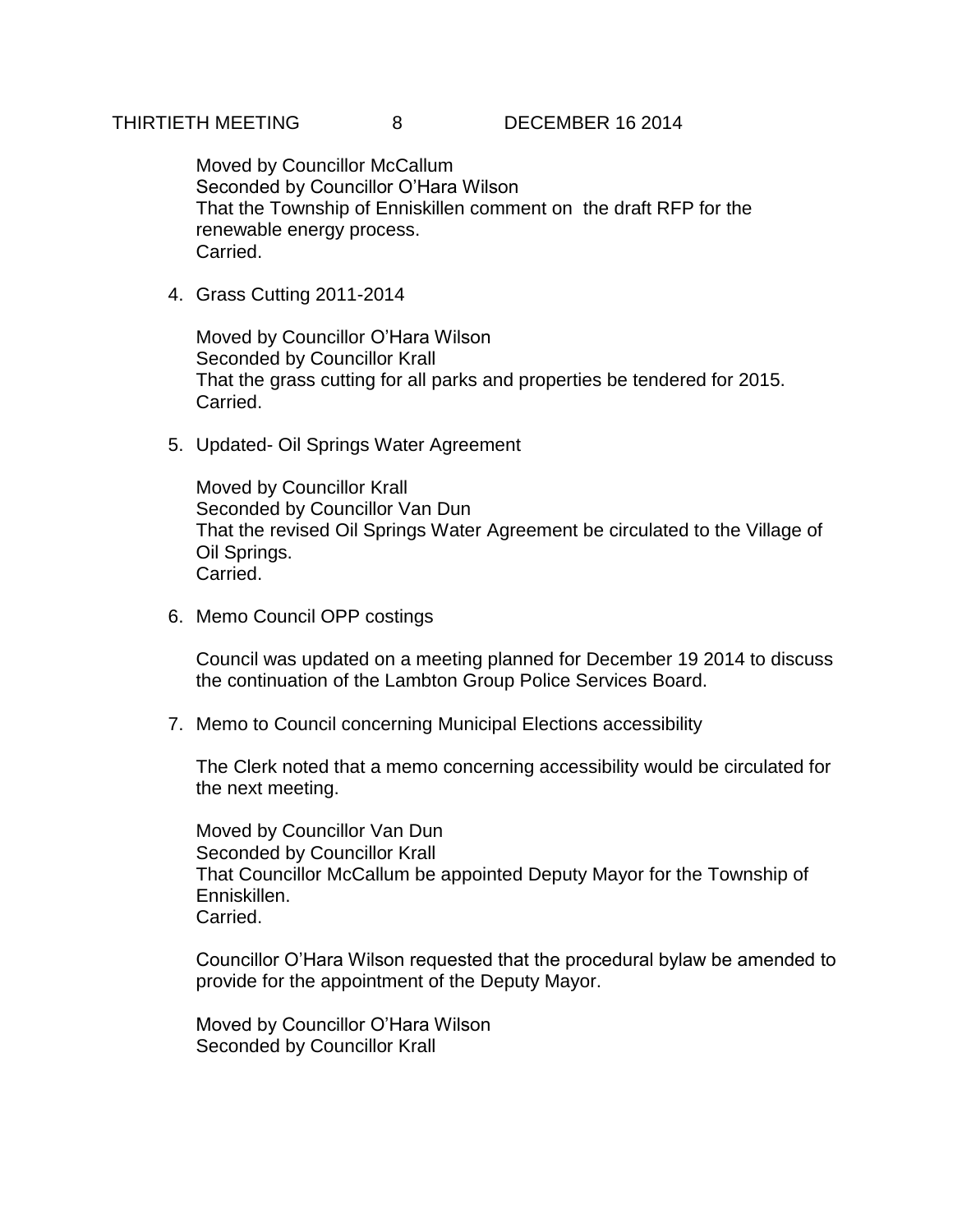## THIRTIETH MEETING 9 DECEMBER 16 2014

That the procedural bylaw be amended to incorporate provisions for the appointment of the Deputy Mayor. Carried.

The Clerk circulated the current appointment bylaw. A discussion concerning appointments would take place at the first meeting in January 2015.

The Clerk reported that a public health inspection had taken place at the Enniskillen Community Center. The inspector had expressed concerns about a crack in the floor.

The Brooke-Alvinston Council had provided notice that a new rescue truck was to be purchased for the Inwood Fire Department in 2015.

Waste Management had reported that the closing of the landfill would take place in 3-4 years. The current tonnage received at the site exceeded the budget estimates for 2014.

Moved by Councillor O'Hara Wilson Seconded by Councillor Van Dun That the following dates be set for Council meetings in 2015: January 6 and 20 February 3 and 17 March 3 and 17. **Carried** 

Wayne MacFarlane congratulated Council on their recent election.

Mr. MacFarlane reported that during the construction of the Tile Yard Road drain his basement had been flooded. He noted that he was aware that his insurance company may take legal action to obtain restitution from the municipality. He noted that he held no animosity to the Township.

Mr. MacFarlane commented that he had spoken directly to the contractor on site prior to the basement flooding stating that his drain tile had not been connected to the new catch basin. Mr. MacFarlane noted that the contractor was responsible for the damage for failing to address the problem prior to the damages taking place.

E. In camera Meeting-

Moved by Councillor O'Hara Wilson Seconded by Councillor Van Dun That the Council move in camera under the provisions of the Municipal Act: (1) Section 239 2(d) concerning employee compensation.